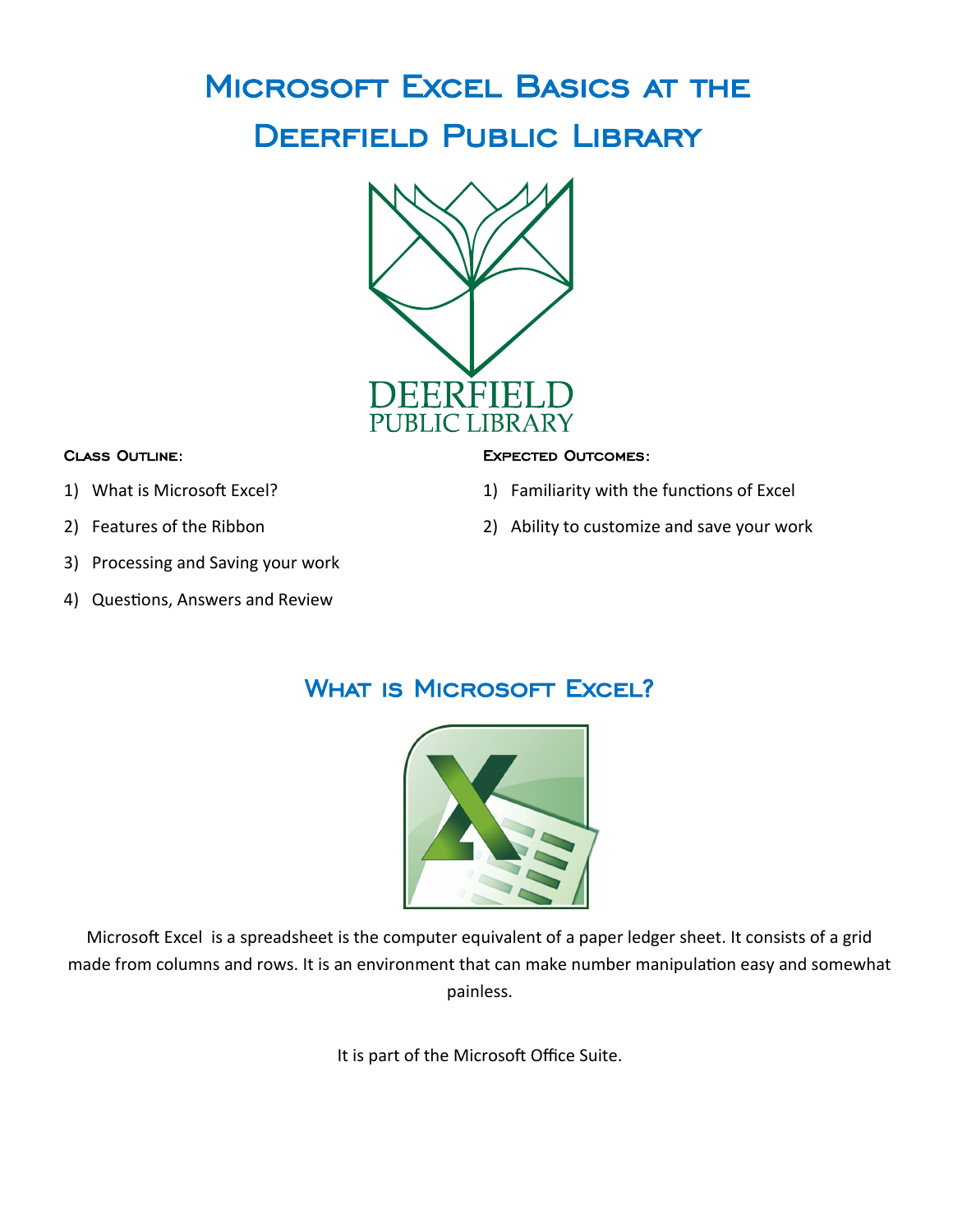# Understanding What You See on the Home tab



**Ribbon and Tabs:** The Ribbon/Tab presentation style is pretty standard across all of your Microsoft Office Suite programs. Microsoft Word has tried to streamline the appearance of its options by hiding away extra menus. This is called **back staging** and occurs inside each Tab. There are a few popular buttons up front on the Ribbon to help with certain tasks, but there are many more options behind the scenes. You can get to the extra options by clicking the grey arrows in the lower right hand corner of each grouping.

**Multiple Sheets:** Spreadsheets can use multiple sheets, and you can move from one sheet to another. There are even functions that are built into Excel (under the Formulas tab) that will make your sheets automatically coordinate.

**Row vs. Column:** Rows are the lines that move HORIZONTALLY across the paper and have a number at the beginning. COLUMNS are the divisions that run VERTICALLY across the paper and have a letter at the top. When you are identifying a cell, it will be done with the Letter:Number (Column:Row).

**Formula Bar:** The long bar across the top is a place for you to see how your text will appear as you are entering it. The text can also be entered directly into the cell, but it is a bit easier to edit the text in the larger line. The box to the left of this viewer is called the Identifier box and gives you "the cell's address."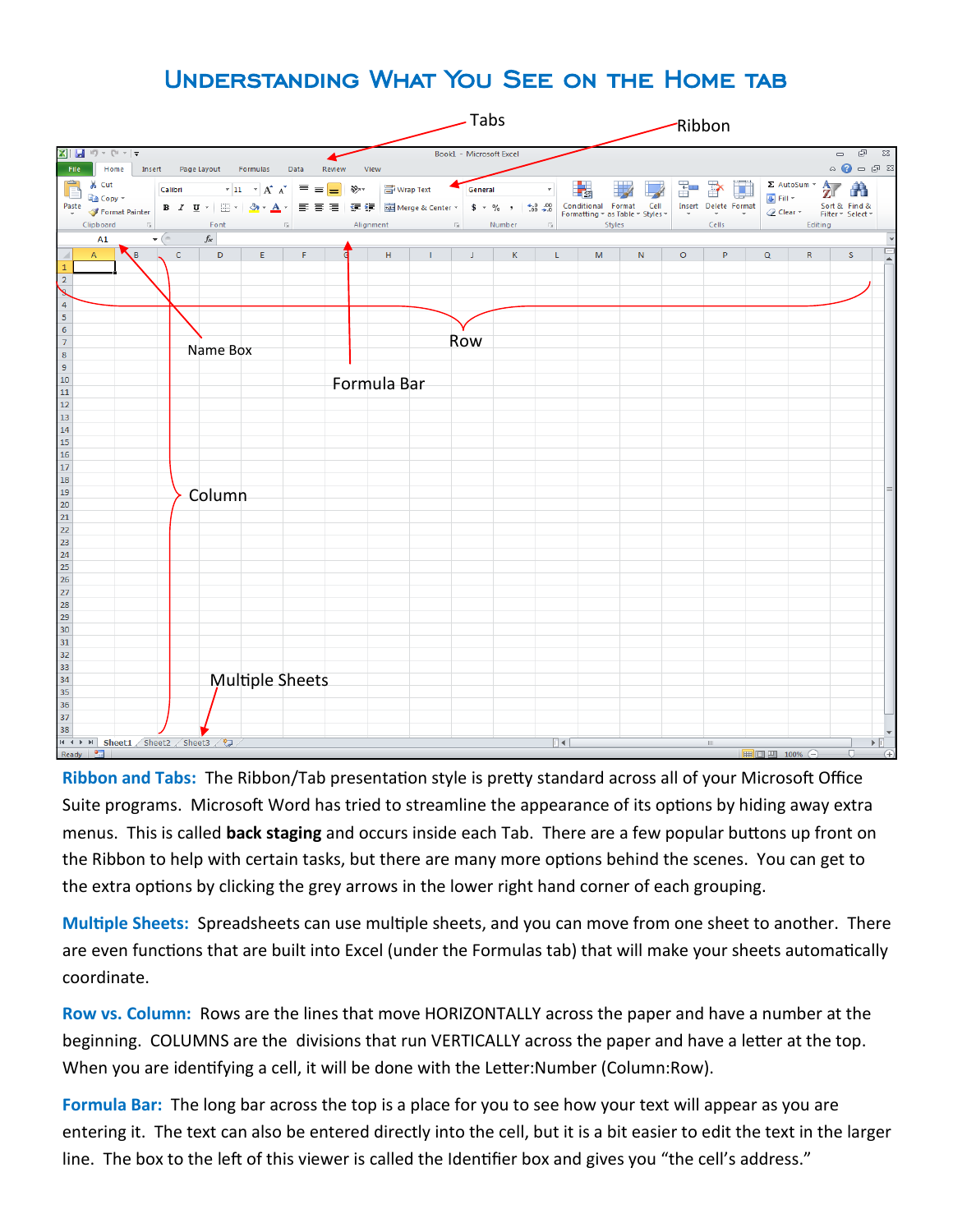# How Tos:

# Cell Content

Each cell can contain its own text, formatting, comments, formulas, and functions.

- **Text:** Cells can contain letters, numbers, and dates.
- **Formatting attributes:** Cells can contain formatting attributes that change the way letters, numbers, and dates are displayed. For example, dates can be formatted as MM/DD/YYYY or Month/D/YYYY.
- **Comments:** Cells can contain comments from multiple reviewers.
- **Formulas and Functions:** Cells can contain formulas and functions that calculate cell values. For example, *SUM(cell 1, cell 2...)* is a formula that can add the values in multiple cells.

# To Insert Content:

- 1. Click on a cell to select it.
- 2. Enter content into the selected cell using your keyboard. The content appears in the **cell** and in the **formula bar**. You also can enter or edit cell content from the formula bar.

| File.                         | Home    |   |      | Insert Page Layout Formulas                                                                                                       |           | Data | Review | Viev                                                 |
|-------------------------------|---------|---|------|-----------------------------------------------------------------------------------------------------------------------------------|-----------|------|--------|------------------------------------------------------|
| ¥                             | Calibri |   |      | $\mathbf{A} \times \mathbf{A} \times \mathbf{A}$ abe                                                                              |           |      |        | $\epsilon_{\text{max}} \equiv \epsilon_{\text{max}}$ |
| en -<br>Paste                 |         |   |      | <b>B</b> <i>I</i> <u>U</u> $\cdot$   $\cdot$   ⊗ $\cdot$ <u>A</u> $\cdot$   Strikethrough   $\equiv$ $\equiv$ $\equiv$   $\equiv$ |           |      |        |                                                      |
| Clipboard                     | 同       |   | Font | $\overline{\mathbb{F}_M}$                                                                                                         | New Group |      |        | Alig                                                 |
|                               | А2      |   |      | $x \checkmark$ fx                                                                                                                 | Weekda    |      |        |                                                      |
| A                             |         | B |      | D                                                                                                                                 | E         |      | F      | G                                                    |
| 1                             |         |   |      |                                                                                                                                   |           |      |        |                                                      |
| Weekda<br>$\overline{2}$<br>3 |         |   |      |                                                                                                                                   |           |      |        |                                                      |
| 4                             |         |   |      |                                                                                                                                   |           |      |        |                                                      |
| 5                             |         |   |      | <b>Content appears in</b><br>cell and formula bar                                                                                 |           |      |        |                                                      |
| 6                             |         |   |      |                                                                                                                                   |           |      |        |                                                      |
| $\overline{7}$                |         |   |      |                                                                                                                                   |           |      |        |                                                      |
| 8                             |         |   |      |                                                                                                                                   |           |      |        |                                                      |

# To Delete Content Within Cells:

- 1. Select the cells which contain content you want to delete.
- 2. Click the **Clear** command on the ribbon. A **dialog box** will appear.
- 3. Select **Clear Contents**.
- 4. You can also use your keyboard's **Backspace** key to delete content from a **single cell** or **Delete** key to delete content from **multiple cells**.

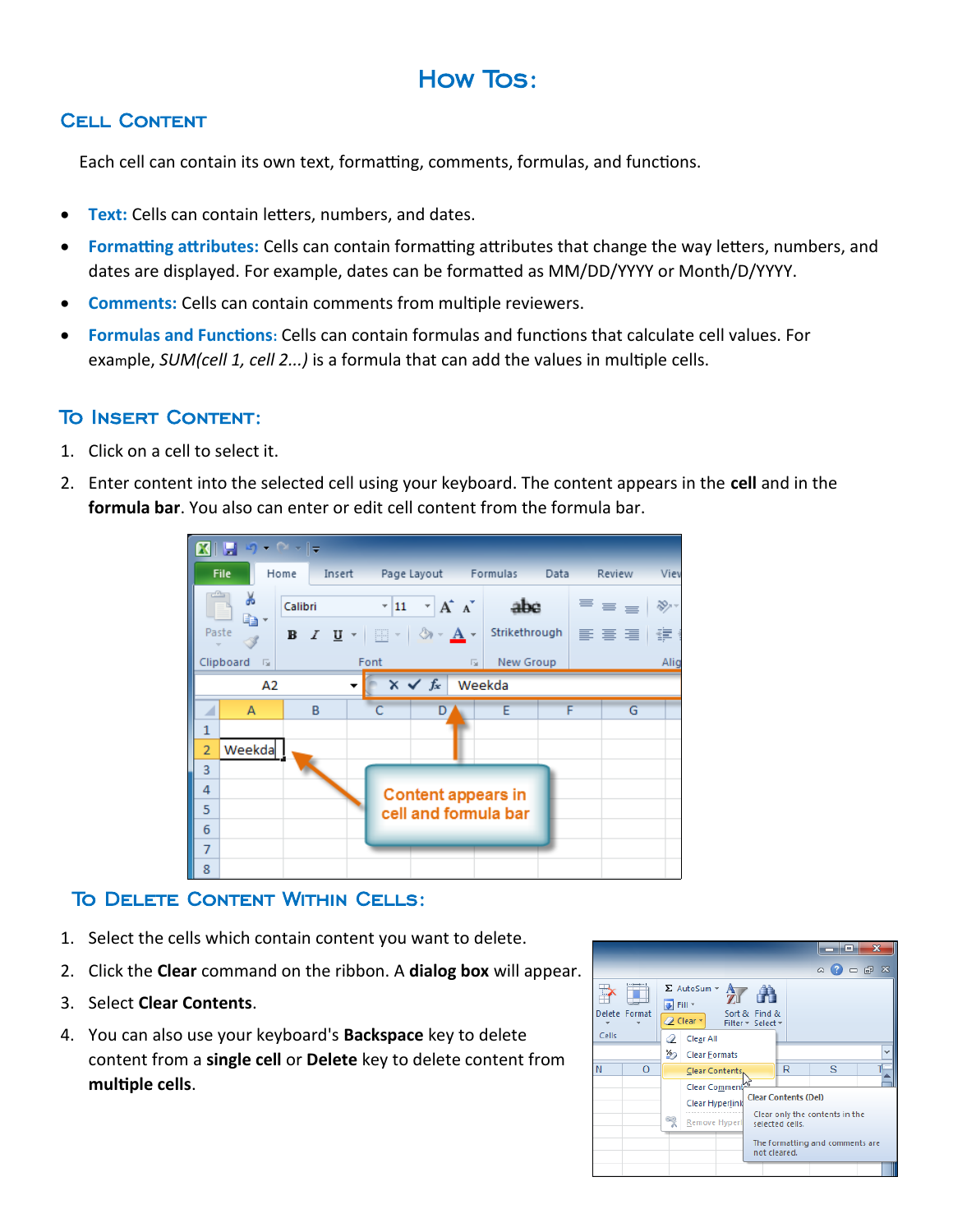#### Delete Cells:

- 1. Select the cells that you want to delete.
- 2. Choose the **Delete** command from the ribbon.
- 3. There is an important difference between **deleting the content of a cell** and **deleting the cell itself**. If you delete the cell, by default the cells underneath it will shift up and replace the deleted cell.

|                                                            |                                                 |                                                                                         |                                    |   | е<br>$\circ$ 2 $\circ$ $\circ$ | $\mathbf{x}$ |
|------------------------------------------------------------|-------------------------------------------------|-----------------------------------------------------------------------------------------|------------------------------------|---|--------------------------------|--------------|
| Insert                                                     | $\cdots$<br><br>1.1.1<br>Delete Format<br>Cells | $\Sigma$ AutoSum $\sim$<br>$\overline{\psi}$ Fill $\tau$<br>$Q$ Clear $\tau$<br>Editing | Sort & Find &<br>Filter * Select * |   |                                |              |
|                                                            | <b>Delete Cells</b>                             |                                                                                         |                                    |   |                                | $\checkmark$ |
| Delete cells, rows, or columns from<br>the sheet or table. |                                                 |                                                                                         |                                    | R | S                              |              |
|                                                            |                                                 |                                                                                         |                                    |   |                                |              |

## Cut, Copy and Paste:

- 1. Select the cells you want to format.
- 2. **Right-click** on the selected cells. A **dialog box** will appear where you can easily access many commands that are on the ribbon. The area of cells you selected will have a blinking border.



| 3 | Employee         | Attending Not Attending |
|---|------------------|-------------------------|
|   |                  |                         |
| 5 | Peraza, Brian    |                         |
| 6 | Swensen, Liz     |                         |
|   | Harris, Jane     |                         |
| 8 | Lewty, Alice     |                         |
|   | Olvera, Emily K. |                         |

#### To Access More Paste Options:

There are more Paste options that you can access from the drop-down menu on the Paste command. These options may be convenient to advanced users who are working with cells that contain formulas or formatting.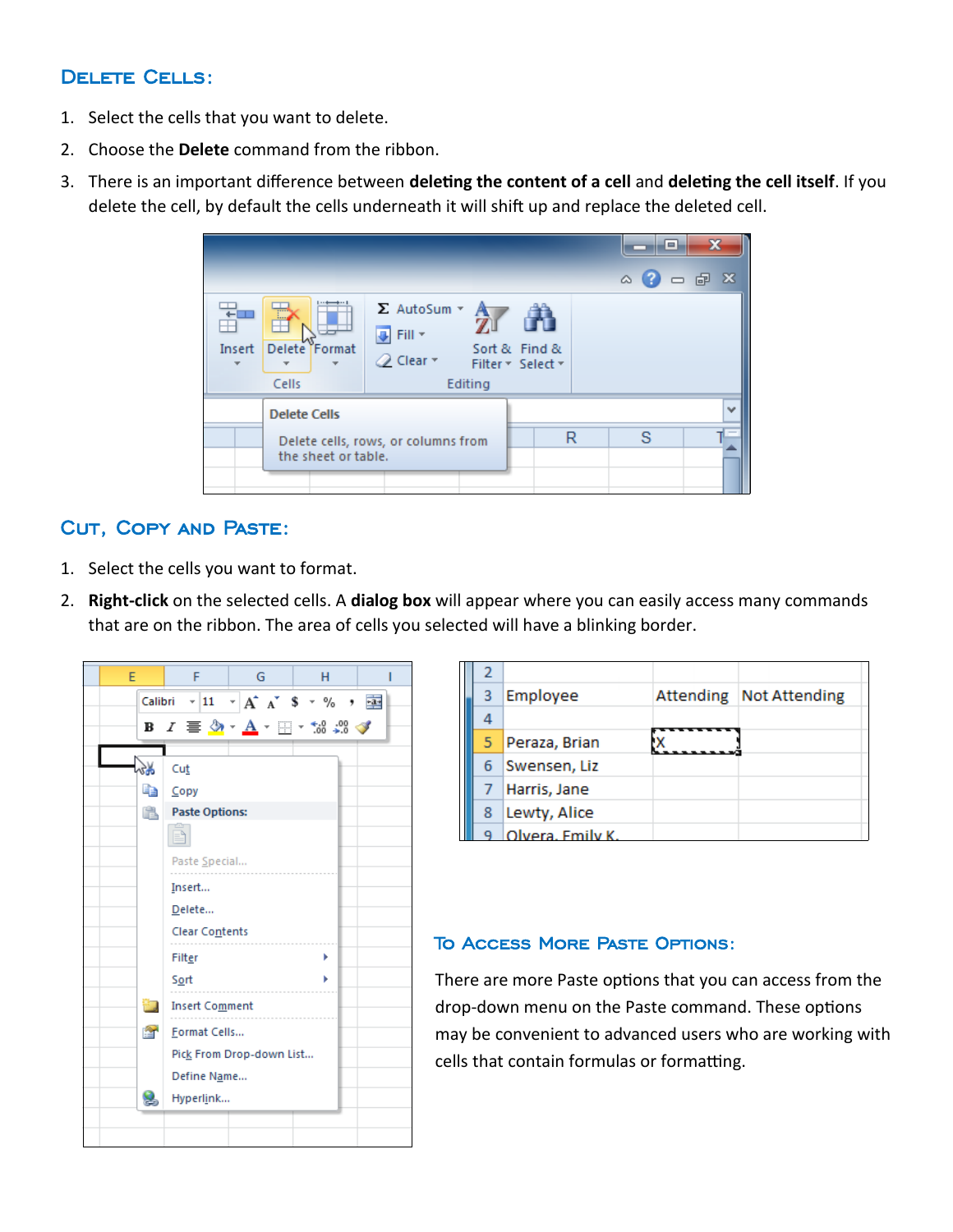#### To Drag and Drop Cells:

- 1. Select the cells that you wish to move.
- 2. Position your mouse on one of the outside edges of the selected cells. The mouse changes from a white cross to a black four pointed arrow.
- 3. Click and drag the cells to the new location.
- 4. Release your mouse and the cells will be dropped there.

|                |            |  | n |  |
|----------------|------------|--|---|--|
| 1              | \$1,799.00 |  |   |  |
| $\overline{2}$ | \$200.00   |  |   |  |
| 3              |            |  |   |  |
|                |            |  |   |  |
| 5              |            |  |   |  |
| 6              |            |  |   |  |

| ۹ |  |                        |  |
|---|--|------------------------|--|
|   |  | \$1,799.00<br>\$200.00 |  |
| ٩ |  | \$99.00                |  |
|   |  |                        |  |
|   |  |                        |  |
|   |  |                        |  |

#### To Use the Fill Handle to Fill Cells:

- 1. Select the cell or cells containing the content you want to use. You can fill cell content either vertically or horizontally.
- 2. Position your mouse over the fill handle so that the white cross becomes a black cross.
- 3. Click and drag the fill handle until all the cells you want are highlighted.
- 4. Release the mouse and your cells will be filled. (This is a great tool when you're doing a multi-add!)

|                | А                      | B         | C                    |
|----------------|------------------------|-----------|----------------------|
| 1              | Office Christmas Party |           |                      |
| $\overline{2}$ |                        |           |                      |
| 3              | Employee               | Attending | <b>Not Attending</b> |
| 4              |                        |           |                      |
| 5              | Peraza, Brian          | x         |                      |
| 6              | Swensen, Liz           |           | x                    |
| 7              | Harris, Jane           |           | X                    |
| 8              | Lewty, Alice           | x         |                      |
| 9              | Olvera, Emily K.       | x         |                      |
| 10             | <b>Wodal</b> , Matthew | x         |                      |
| 11             | McMillan, J.E.         | X         |                      |
| 12.            | Dees, Robert           |           | E.                   |
|                | 13 Wimblet, Grace      |           |                      |
|                | 14 Salter, Joe Ann     |           |                      |

|                | А                      | в |                         |
|----------------|------------------------|---|-------------------------|
| 1              | Office Christmas Party |   |                         |
| $\overline{2}$ |                        |   |                         |
| 3              | Employee               |   | Attending Not Attending |
| 4              |                        |   |                         |
| 5              | Peraza, Brian          | x |                         |
| 6              | Swensen, Liz           |   | x                       |
| $\overline{7}$ | Harris, Jane           |   | x                       |
| 8              | Lewty, Alice           | x |                         |
| 9              | Olvera, Emily K.       |   |                         |
|                | 10 Wodal, Matthew      |   |                         |
|                | 11   McMillan, J.E.    |   |                         |
|                | 12 Dees, Robert        |   |                         |
|                | 13 Wimblet, Grace      |   |                         |
|                | 14  Salter, Joe Ann    |   |                         |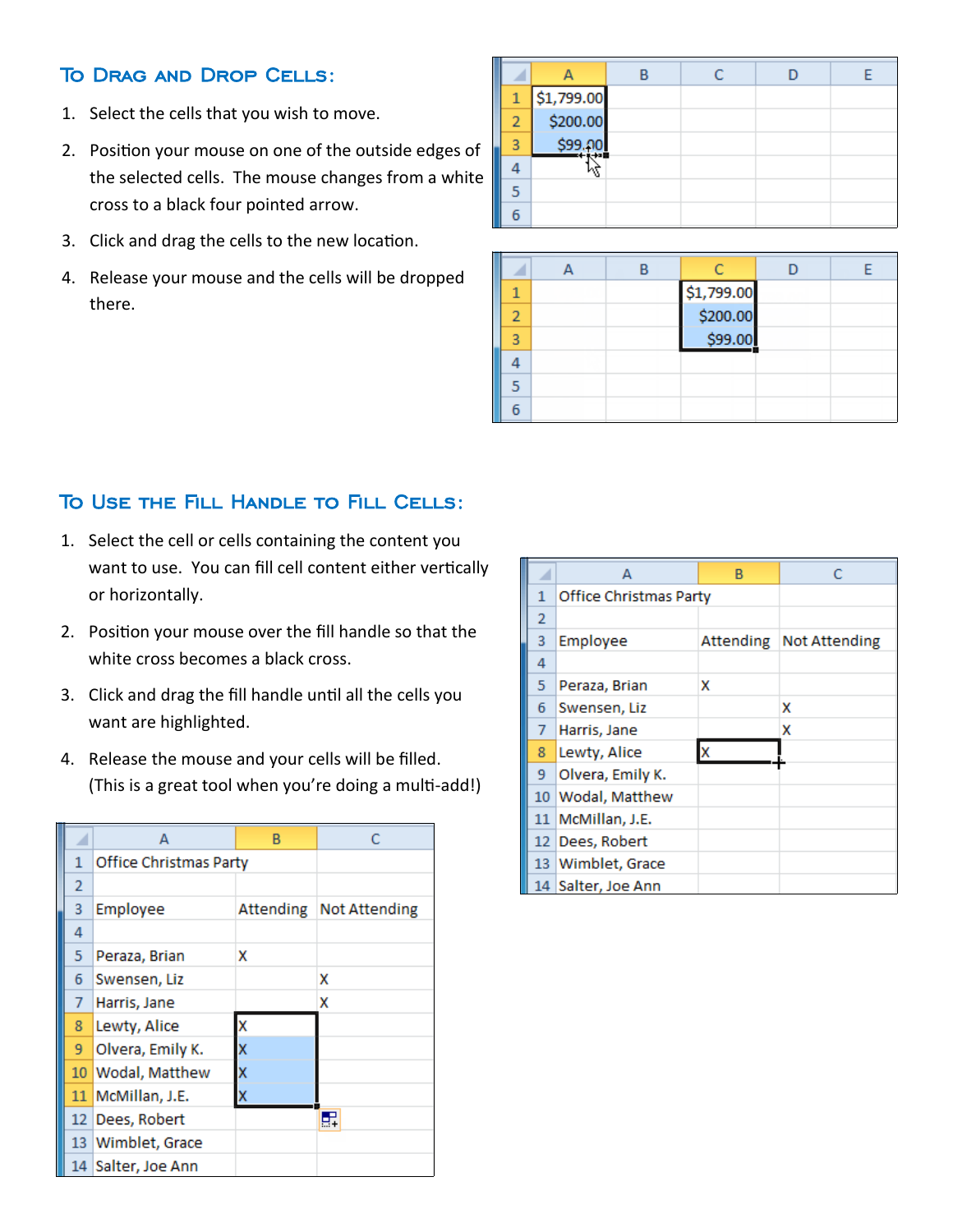#### Modifying Columns, Rows and Cells

When you open a new, blank workbook, the cells are set to a default size. You do have the ability to modify cells, and to insert and delete columns, rows, and cells, as needed. In this lesson, you will learn how to change row height and column width; insert and delete rows and columns; wrap text in a cell; and merge cells.

- 1. Position your mouse over the column line in the column heading so that the white cross becomes a double arrow .
- 2. Drag your double arrow in the direction that you want to stretch or shorten the cells. The process will modify the entire row or column, but not ALL of them.

#### To Set Column Width with a Specific Measurement:

- 1. Select the columns you want to modify.
- 2. Click the **Format** command on the **Home** tab. The format drop-down menu appears.
- 3. Select **Column Width**.
- 4. The **Column Width** dialog box appears. Enter a specific measurement (this is measured in pixels).
- 5. Click **OK**. The width of each selected column will be changed in your worksheet.

\*\*Select **AutoFit Column Width** from the format drop-down menu and Excel will automatically adjust each selected column so that all the text will fit.\*\*

|                |                               |                           | - 9<br>$\wedge$ 3 $\Box$ $\Box$ $\boxtimes$                                           |  | $\mathbf x$                 |  |  |
|----------------|-------------------------------|---------------------------|---------------------------------------------------------------------------------------|--|-----------------------------|--|--|
| $+1$<br>Insert | <b>Delete</b><br><b>Cells</b> | Format                    | $\Sigma$ AutoSum $\sim$<br>J Fill *<br>Sort &<br>$Q$ Clear $\tau$<br><b>Cell Size</b> |  | Find &<br>Filter * Select * |  |  |
|                |                               | ΦΠ                        | Row Height                                                                            |  |                             |  |  |
| N              |                               |                           | <b>AutoFit Row Height</b>                                                             |  | R                           |  |  |
|                |                               |                           | Column Width<br><b>AutoFit Column Width</b><br>Default Width                          |  |                             |  |  |
|                |                               |                           | <b>Visibility</b>                                                                     |  |                             |  |  |
|                |                               |                           | Hide & Unhide                                                                         |  |                             |  |  |
|                |                               |                           | <b>Organize Sheets</b>                                                                |  |                             |  |  |
|                |                               |                           | <b>Rename Sheet</b>                                                                   |  |                             |  |  |
|                |                               |                           | Move or Copy Sheet                                                                    |  |                             |  |  |
|                |                               |                           | <b>Tab Color</b>                                                                      |  |                             |  |  |
|                |                               |                           | <b>Protection</b>                                                                     |  |                             |  |  |
|                |                               | $\mathbf{r}_{\mathrm{H}}$ | Protect Sheet                                                                         |  |                             |  |  |
|                |                               | $\bigcirc$                | Lock Cell                                                                             |  |                             |  |  |
|                |                               | i în                      | Format Cells                                                                          |  |                             |  |  |

| <b>Column Width</b> |        |
|---------------------|--------|
| Column width:       | 258    |
| OΚ                  | Cancel |

You can do the same process with your ROWS, too. They will just be called ROW width instead!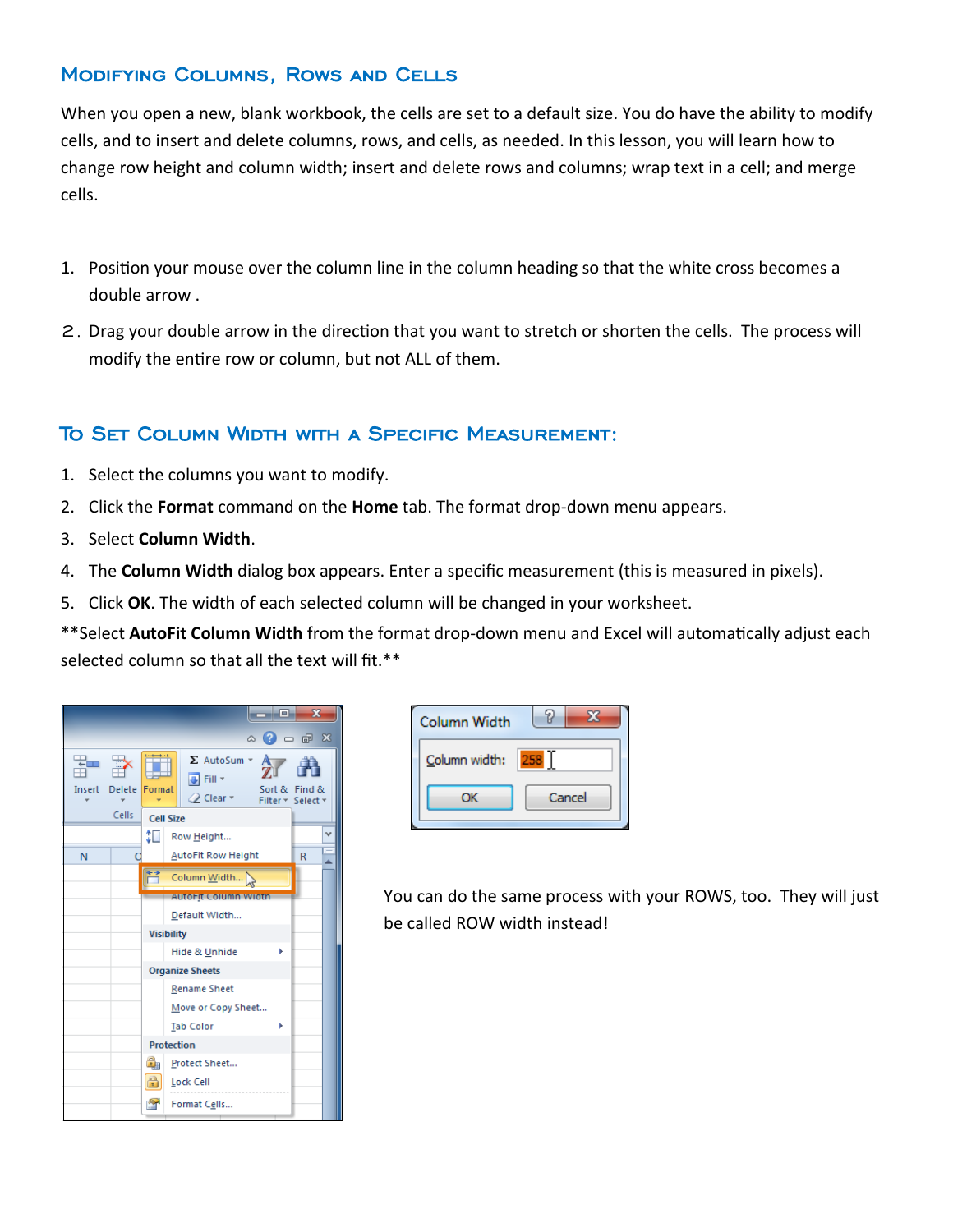#### To Insert a Row or a Column:

- 1. Select the row BELOW where you would like the new row/column to appear.
- 2. Hover over the header for your column or row.
- 3. Right Click to bring up your menu.
- 4. Select Insert, and the new row will appear above the one you selected.

|      | $f_x$<br>McBride, Rebecca<br>A7 |              |                       |  |  |  |  |  |
|------|---------------------------------|--------------|-----------------------|--|--|--|--|--|
|      | А                               | B            |                       |  |  |  |  |  |
| 1    | Ashberry, Jane                  | 919-882-6561 | ashberryj@hpasnc.org  |  |  |  |  |  |
| 2    | Davis, Garrett                  | 919-576-4562 | davisg@hpasnc.org     |  |  |  |  |  |
| 3    | Eberhardt, Elizabeth            | 252-985-3558 | eberhardte@hpasnc.org |  |  |  |  |  |
| 4    | Everett, Carol                  | 919-503-9560 | everettc@hpasnc.org   |  |  |  |  |  |
| 5    | Hepburn, Katie H.               | 704-882-5559 | hepburnk@hpasnc.org   |  |  |  |  |  |
| 6    | Lovelace, Deb                   | 919-785-9656 | lovelaced@hpasnc.org  |  |  |  |  |  |
| $-7$ | McBride, Rebecca                | 828-357-0072 | mcbrider@hpasnc.org   |  |  |  |  |  |
| 8    | Mixon, Daniel                   | 919-821-7425 | mixond@hpasnc.org     |  |  |  |  |  |
| 9    | Stevens, Kevin                  | 919-783-8564 | stevensk@hpasnc.org   |  |  |  |  |  |

|    | A7                   | fx           |                       |
|----|----------------------|--------------|-----------------------|
|    | А                    | B            |                       |
| 1  | Ashberry, Jane       | 919-882-6561 | ashberryj@hpasnc.org  |
| 2  | Davis, Garrett       | 919-576-4562 | davisg@hpasnc.org     |
| 3  | Eberhardt, Elizabeth | 252-985-3558 | eberhardte@hpasnc.org |
| 4  | Everett, Carol       | 919-503-9560 | everettc@hpasnc.org   |
| 5  | Hepburn, Katie H.    | 704-882-5559 | hepburnk@hpasnc.org   |
| 6  | Lovelace, Deb        | 919-785-9656 | lovelaced@hpasnc.org  |
| 7  |                      |              |                       |
| 8  | SP Bride, Rebecca    | 828-357-0072 | mcbrider@hpasnc.org   |
| 9  | Mixon, Daniel        | 919-821-7425 | mixond@hpasnc.org     |
| 10 | Stevens, Kevin       | 919-783-8564 | stevensk@hpasnc.org   |

The Paintbrush that appears will allow you to edit the formatting of the row you've just inserted. By default, it will have the formatting of the other rows.

\*\*You follow the same process for adding a column, but the new column will appear to the LEFT of what you've selected.\*\*

## Deleting Rows or Columns is similar!

- 1. Select the row/column you want deleted by clicking on the header.
- 2. Right click to bring up your menu and select Delete.
- 3. The information for the whole row will disappear.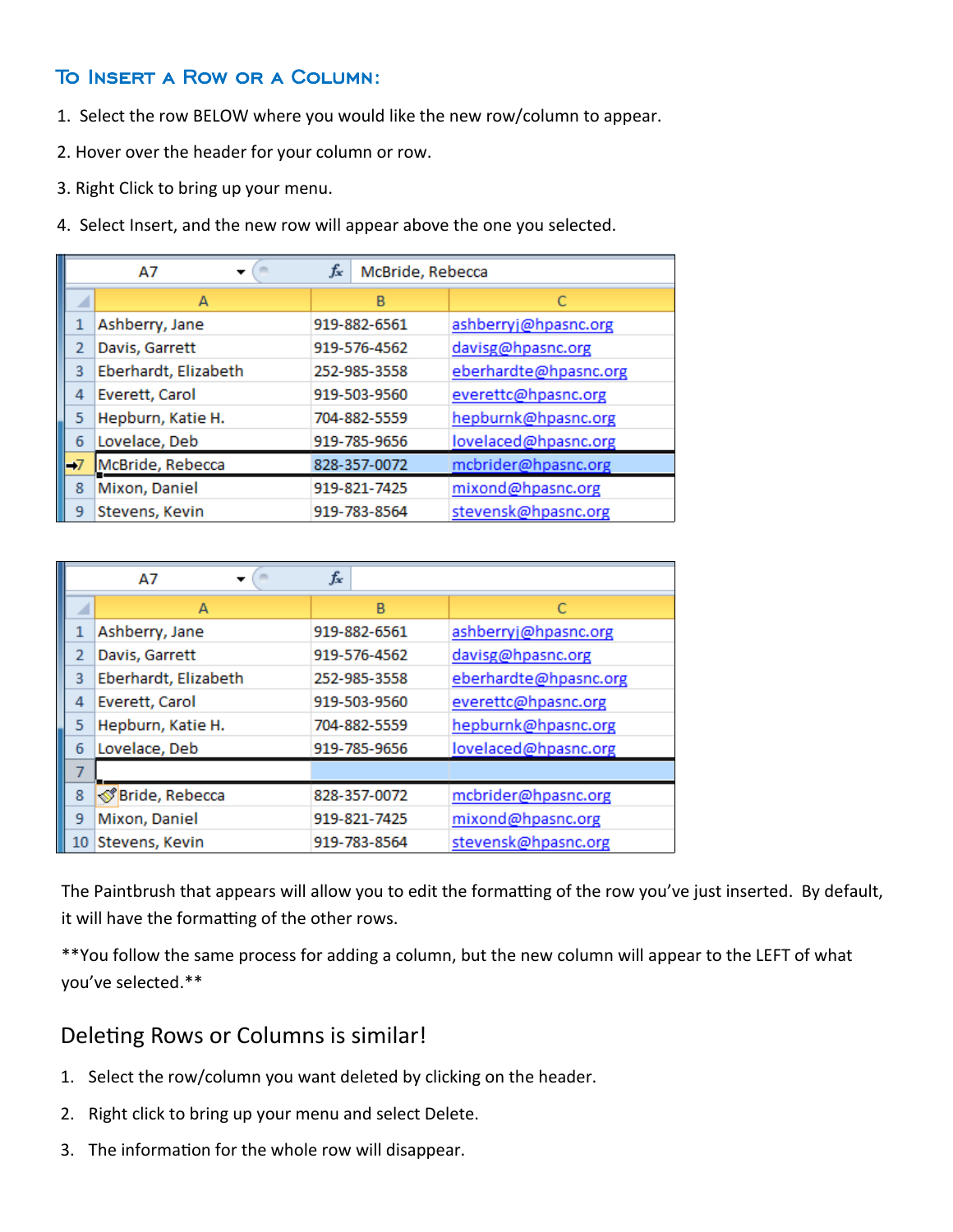#### Wrap Text and Merge Cells:

If a cell contains more text than can be displayed, you can choose to wrap the text within the cell or merge the cell with empty, adjoining cells. **Wrap text** to make it display on multiple lines of the cell. **Merge cells** to combine adjoining cells into one larger cell.

1. 1. Select the cells you want to wrap.

| $f_x$ 78-A Meadowview Lane Raleigh, NC 27589<br>B1 |                         |  |                                           |   |  |   |   |
|----------------------------------------------------|-------------------------|--|-------------------------------------------|---|--|---|---|
|                                                    | А                       |  | B                                         | ↓ |  | D | F |
| 1                                                  | Ashberry, Jane          |  | 78-A Meadowview Lane Raleigh, NC 27589    |   |  |   |   |
| $\overline{2}$                                     | Davis, Garrett          |  | 29 North Luke Court Raleigh, NC 27576     |   |  |   |   |
| 3                                                  | Eberhardt, Elizabeth    |  | 63-C Chapel Court Louisberg, NC 27079     |   |  |   |   |
| 4                                                  | Everett, Carol          |  | 123 Garden Plow Way Chapel Hill, NC 27051 |   |  |   |   |
| 5                                                  | Hepburn, Katie H.       |  | 127 South Pejulup Lane Cary, NC 27057     |   |  |   |   |
| 6                                                  | Lovelace, Deb           |  | 124 Heuristic Way Newbern, NC 24484       |   |  |   |   |
| 7                                                  | Manning, Christopher L. |  | 2380 New Cove Road Raleigh, NC 27587      |   |  |   |   |
| 8                                                  | McBride, Rebecca        |  | 131 W Clinton Street Cary, NC 27054       |   |  |   |   |
| 9                                                  | Mixon, Daniel           |  | 9 Atlantic Boulevard Raleigh, NC 27086    |   |  |   |   |
| 10                                                 | Stevens, Kevin          |  | 2520 Hopkins Road Durham, NC 27054        |   |  |   |   |
| 11                                                 |                         |  |                                           |   |  |   |   |
| 12                                                 |                         |  |                                           |   |  |   |   |

- 2. Select Wrap Text on the Home Tab.
- 3. The text in your selected is now wrapped.

| $f_x$<br>78-A Meadowview Lane R<br><b>B1</b> |                         |                                           |                                                                                          |  |  |
|----------------------------------------------|-------------------------|-------------------------------------------|------------------------------------------------------------------------------------------|--|--|
|                                              | А                       |                                           |                                                                                          |  |  |
| 1                                            | Ashberry, Jane          |                                           | 78-A Meadowview Lane<br>Raleigh, NC 27589                                                |  |  |
| $\overline{2}$                               | Davis, Garrett          | 29 North Luke Court<br>Raleigh, NC 27576  |                                                                                          |  |  |
| 3                                            | Eberhardt, Elizabeth    |                                           | 63-C Chapel Court<br>Louisberg, NC 27079<br>123 Garden Plow Way<br>Chapel Hill, NC 27051 |  |  |
| 4                                            | Everett, Carol          |                                           |                                                                                          |  |  |
| 5                                            | Hepburn, Katie H.       | 127 South Pejulup Lane<br>Cary, NC 27057  |                                                                                          |  |  |
| 6                                            | Lovelace, Deb           | 124 Heuristic Way<br>Newbern, NC 24484    |                                                                                          |  |  |
| 7                                            | Manning, Christopher L. | 2380 New Cove Road<br>Raleigh, NC 27587   |                                                                                          |  |  |
| 8                                            | McBride, Rebecca        | 131 W Clinton Street<br>Cary, NC 27054    |                                                                                          |  |  |
| 9                                            | Mixon, Daniel           | 9 Atlantic Boulevard<br>Raleigh, NC 27086 |                                                                                          |  |  |
| 10                                           | Stevens, Kevin          | 2520 Hopkins Road<br>Durham, NC 27054     |                                                                                          |  |  |
| 11                                           |                         |                                           |                                                                                          |  |  |
| 12                                           |                         |                                           |                                                                                          |  |  |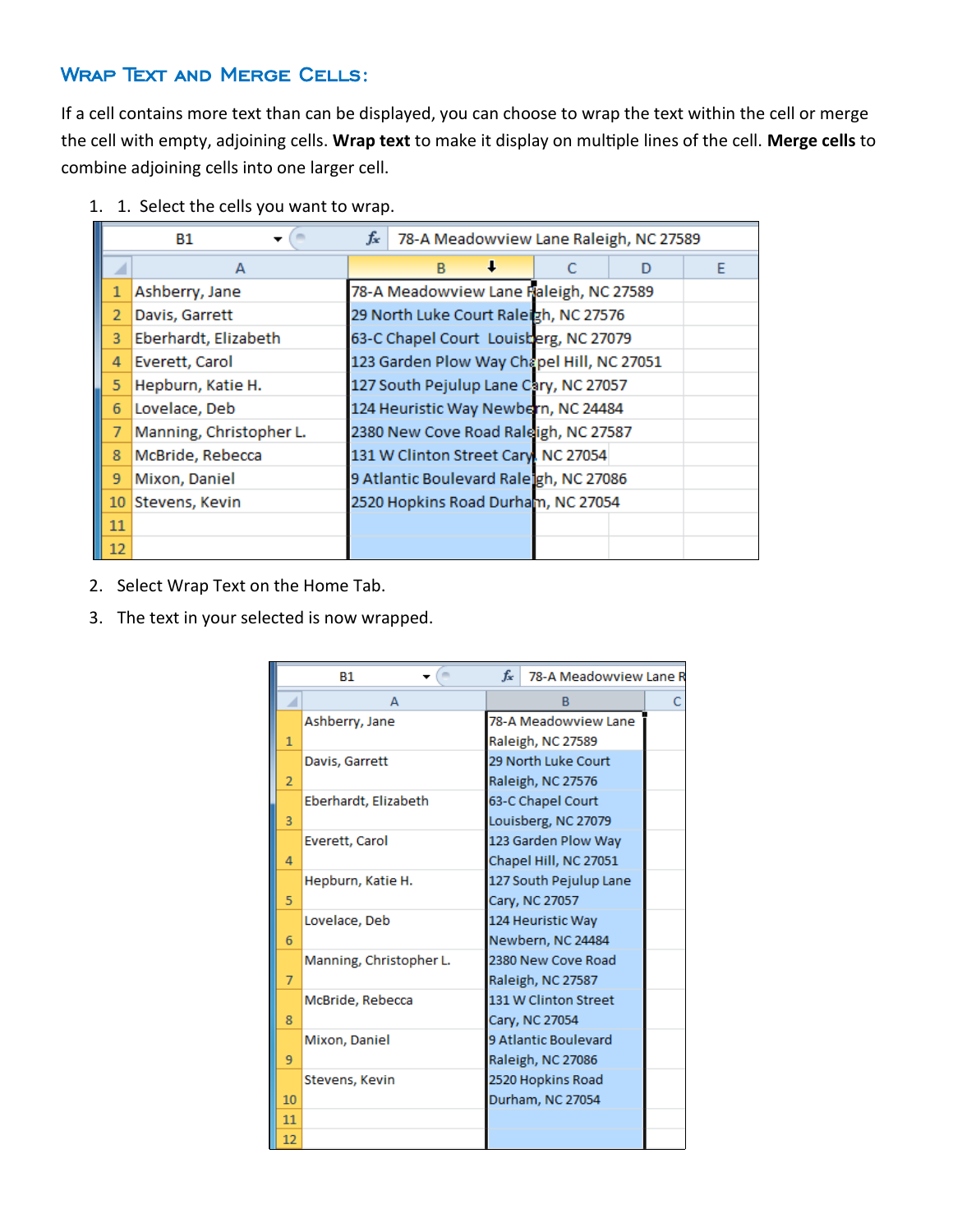## Merge Your Cells:

|                | $f_x$<br><b>HPAS North Carolina Board of Directors</b><br>$1R \times 4C$ |                      |              |                       |  |  |
|----------------|--------------------------------------------------------------------------|----------------------|--------------|-----------------------|--|--|
| A              |                                                                          | в                    |              | D                     |  |  |
|                | <b>HPAS North Carolina Board of Directors</b>                            |                      |              |                       |  |  |
|                |                                                                          |                      |              |                       |  |  |
| 1              |                                                                          |                      |              |                       |  |  |
|                | Ashberry, Jane                                                           | 78-A Meadowview Lane | 919-882-6561 | ashberryj@hpasnc.org  |  |  |
| $\overline{2}$ |                                                                          | Raleigh, NC 27589    |              |                       |  |  |
|                | Davis, Garrett                                                           | 29 North Luke Court  | 919-576-4562 | davisg@hpasnc.org     |  |  |
| 3              |                                                                          | Raleigh, NC 27576    |              |                       |  |  |
|                | Eberhardt, Elizabeth                                                     | 63-C Chapel Court    | 252-985-3558 | eberhardte@hpasnc.org |  |  |
| 4              |                                                                          | Louisberg, NC 27079  |              |                       |  |  |

1. Select the cells you want to Merge together.

2. Select the Merge and Center option on the Home Tab to bring the cells together.

3. In the drop down arrow next to Merge and Center, there are other options than Center. You can change the alignment here.

#### Simple Formulas:

A formula is an equation that performs a calculation. Like a calculator, Excel can execute formulas that add, subtract, multiply, and divide. One of the most useful features of Excel is its ability to calculate using a cell address to represent the value in a cell. This is called using a cell reference. In order to maximize the capabilities of Excel, it is important to understand how to create simple formulas and use cell references.

Excel uses standard operators for equations, such as a **plus sign** for addition (+), a **minus sign** for subtraction (-), an **asterisk** for multiplication (\*), a **forward slash** for division (/), and a **caret** (^) for exponents.

**The key thing to remember when writing formulas for Excel is that all formulas must begin with an equal sign (=). This is because the cell contains, or is equal to, the formula and its value.**

| <b>Addition</b>       | $\ddot{}$ | $=$ 5+5 |
|-----------------------|-----------|---------|
| <b>Subtraction</b>    |           | $=$ 5-5 |
| <b>Multiplication</b> | sk.       | $=5*5$  |
| <b>Division</b>       |           | $=$ 5/5 |
| <b>Exponents</b>      | ٨         |         |